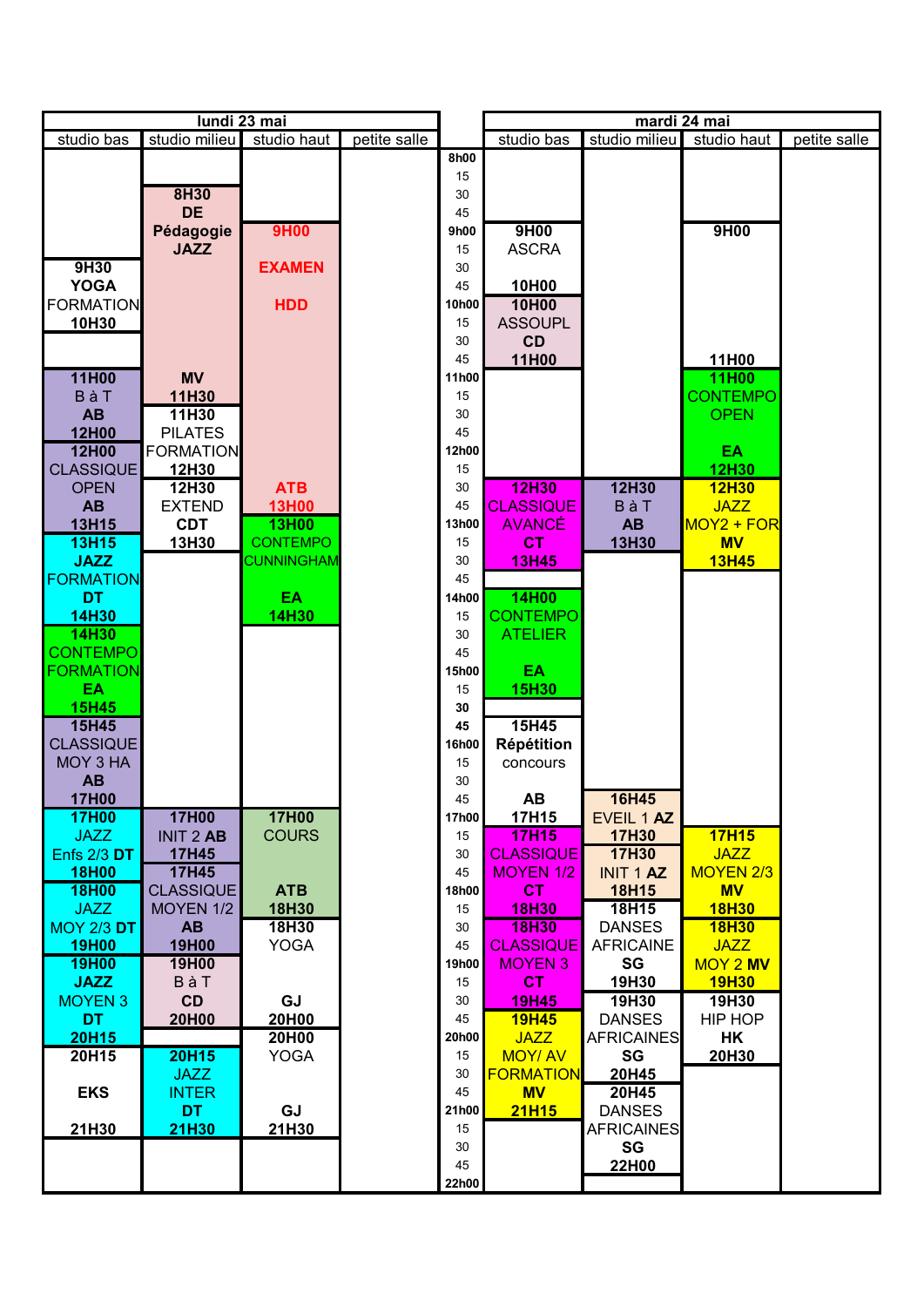| mercredi 25 mai  |                     |                   |              |       |                    | jeudi 26 mai  |                 |                 |
|------------------|---------------------|-------------------|--------------|-------|--------------------|---------------|-----------------|-----------------|
| studio bas       | studio milieu       | studio haut       | petite salle |       | studio bas         | studio milieu | studio haut     | petite salle    |
|                  |                     |                   |              | 8h00  |                    |               |                 |                 |
|                  |                     |                   |              | 15    |                    |               |                 |                 |
|                  |                     |                   |              | 30    |                    |               |                 |                 |
|                  |                     |                   |              | 45    |                    |               |                 |                 |
|                  | 9H00                |                   |              | 9h00  | 9H00               |               | <b>9H00</b>     | <b>9H00</b>     |
| 9H15             | <b>CLAS INTER</b>   | <b>9H15</b>       |              | 15    | <b>BàT</b>         |               |                 |                 |
|                  | CD                  |                   |              | 30    | <b>AB</b>          |               |                 |                 |
| <b>CLASSIQUE</b> |                     | <b>EVEIL 2 MV</b> |              |       |                    |               |                 |                 |
| <b>MOYEN 3</b>   | 10H00               | <b>10H00</b>      |              | 45    | 10H00              |               |                 |                 |
| <b>JR</b>        | 10H00               | <b>10H00</b>      |              | 10h00 | 10H00              |               |                 |                 |
| 10H30            | QI GONG             | <b>INIT 2 MV</b>  |              | 15    | <b>Bases</b>       |               | <b>EXAMEN</b>   | <b>EXAMEN</b>   |
| 10H30            |                     | <b>10H45</b>      |              | 30    | DEB 3 / MOY 1      |               |                 |                 |
| Répétition       |                     | 10H45             |              | 45    | <b>POINTES</b>     | 10H30         | <b>ANATOMIE</b> | <b>ANATOMIE</b> |
| spectacles       |                     | <b>CLAS DEB 1</b> |              | 11h00 | <b>MOYEN AB</b>    |               |                 |                 |
|                  | <b>GA</b>           | <b>JR</b>         |              | 15    | 11H30              |               |                 |                 |
|                  | 11H45               | 11H45             |              | 30    | 11H30              |               |                 |                 |
|                  | 11H45               | 11H45             |              | 45    | EVEIL 1/ INIT 1    |               |                 |                 |
| <b>SD</b>        | <b>HIP HOP</b>      | <b>CLAS DEB 2</b> |              | 12h00 | 12H15              |               |                 |                 |
| 12H30            | HK                  | <b>JR</b>         |              | 15    |                    |               | <b>PHYSIO</b>   | <b>PHYSIO</b>   |
| <b>12H30</b>     | 12H45               | 12H45             |              | 30    | <b>12H30</b>       |               |                 |                 |
| <b>CLASSIQUE</b> | 12H45               | <b>12H45</b>      |              | 45    | <b>BàT</b>         |               |                 |                 |
|                  |                     |                   |              |       |                    |               |                 |                 |
| <b>MOY 1/2</b>   | HIP HOP             | <b>JAZZ Moy 3</b> |              | 13h00 | <b>CT</b>          | mise en loge  |                 |                 |
| <b>CT</b>        | HK                  | <b>FOR MV</b>     |              | 15    | <b>13H30</b>       |               |                 |                 |
| <b>13H45</b>     | 13H45               | <b>13H45</b>      |              | 30    | 13H30              |               |                 |                 |
| 13H45            | 13H45               | 13H45             |              | 45    |                    |               |                 | mise en loge    |
| HIP HOP          | <b>CONT Enfs</b>    |                   |              | 14h00 | <b>CONTEMPO</b>    |               |                 |                 |
| HK               | <b>JR</b>           | <b>EKS</b>        |              | 15    | <b>FORMATION</b>   |               |                 |                 |
| 14H45            | 14H45               |                   |              | 30    | <b>JR</b>          |               |                 |                 |
| 14H45            | <b>14H45</b>        |                   |              | 45    | 15H00              |               |                 |                 |
| <b>JAZZ HA</b>   | <b>JAZZ Enfs</b>    | 15H15             |              | 15h00 | 15H00              |               |                 |                 |
| <b>DT</b>        | <b>MV</b>           |                   |              | 15    | <b>JAZZ MOY1/2</b> | 15H30         |                 |                 |
| <b>15H45</b>     | <b>15H45</b>        | 15H30             |              | 30    | <b>DT</b>          | 15H30         |                 |                 |
| <b>15H45</b>     | <b>15H45</b>        |                   |              | 45    | 16H00              |               |                 |                 |
|                  |                     |                   |              | 16h00 |                    |               |                 |                 |
| <b>CLASSIQUE</b> | <b>JAZZ MOY 1</b>   |                   |              |       | <b>16H00</b>       | <b>TRIO</b>   |                 |                 |
| <b>MOYEN 3</b>   | <b>MV</b>           | <b>THEATRE</b>    |              | 15    | <b>JAZZ MOY 2</b>  |               |                 |                 |
| <b>JR</b>        | <b>16H45</b>        |                   |              | 30    | <b>DT</b>          |               |                 |                 |
| <b>17H00</b>     | 16H45               |                   |              | 45    | <b>17H00</b>       |               | <b>17H00</b>    | <b>17H00</b>    |
| <b>17H00</b>     | HIP HOP             |                   |              | 17h00 | <b>17H00</b>       |               |                 |                 |
| <b>POINTES</b>   | HK                  |                   |              | 15    | <b>CLAS DEB 2</b>  |               |                 |                 |
| JR.              | 17H45               |                   |              | 30    | CT.                | <b>ABJ</b>    | 17H30           |                 |
| <b>18H00</b>     | 17H45               |                   |              | 45    | <b>18H00</b>       | <b>18H00</b>  |                 |                 |
| 18H00            | HIP HOP             | HL.               |              | 18h00 | <b>18H00</b>       | <b>18H00</b>  |                 |                 |
| <b>CONTEMPO</b>  | HK                  | 18H30             |              | 15    | <b>CLASSIQUE</b>   | <b>JAZZ</b>   | <b>WORKSHOP</b> |                 |
| <b>INTER</b>     | 18H45               | 18H30             |              | 30    | <b>AVANCÉ</b>      | <b>INTER</b>  |                 |                 |
|                  | <b>18H45</b>        |                   |              | 45    |                    | DT.           |                 |                 |
| <b>PB</b>        | <b>JAZZ Deb/int</b> | <b>EKS</b>        |              | 19h00 | <b>CT</b>          | <b>19H15</b>  | <b>ABJ</b>      |                 |
|                  | <b>MV</b>           |                   |              | 15    | <b>19H30</b>       |               | 19H30           |                 |
| 19H30            |                     |                   |              |       |                    |               |                 |                 |
| 19H30            | <b>19H45</b>        |                   |              | 30    | <b>19H30</b>       |               |                 |                 |
| HIP HOP          | 19H45               | 20H00             |              | 45    |                    |               |                 |                 |
| HK               | <b>CONTEMPO</b>     | 20H00             |              | 20h00 | <b>JAZZ</b>        |               |                 |                 |
| 20H30            | <b>AVANCÉ</b>       |                   |              | 15    | <b>MOYEN</b>       |               |                 |                 |
| 20H30            |                     | <b>EKS</b>        |              | 30    | <b>AVANCÉ</b>      |               |                 |                 |
| HIP HOP          | <b>JR</b>           |                   |              | 45    | <b>Spectres</b>    |               |                 |                 |
| HK               | 21H15               |                   |              | 21h00 | <b>DT</b>          |               |                 |                 |
| 21H30            |                     | 21H30             |              | 15    | 21H30              |               |                 |                 |
|                  |                     |                   |              | 30    |                    |               |                 |                 |
|                  |                     |                   |              | 45    |                    |               |                 |                 |
|                  |                     |                   |              | 22h00 |                    |               |                 |                 |
|                  |                     |                   |              |       |                    |               |                 |                 |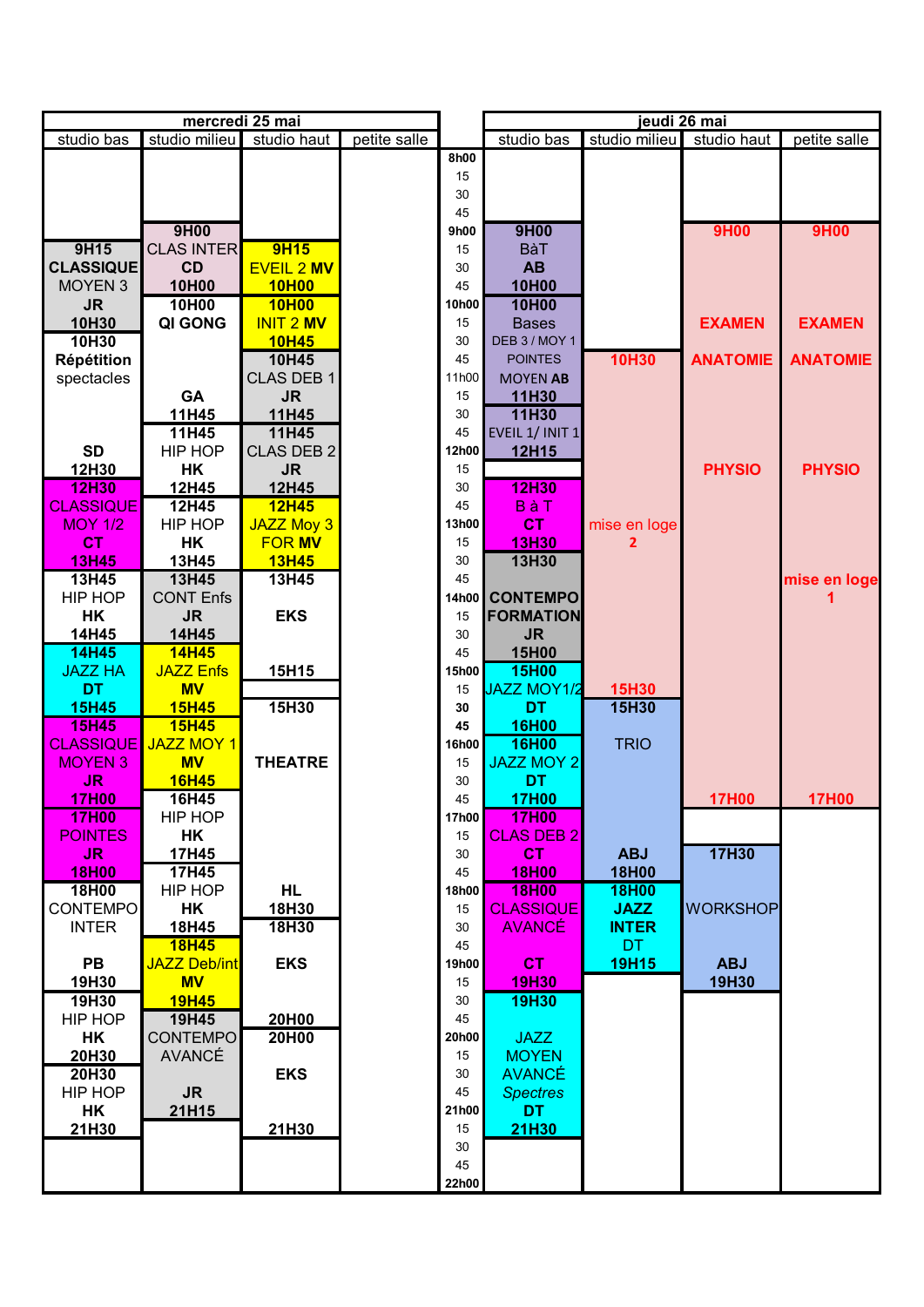| vendredi 27 mai              |                    |                 |              | samedi 28 mai          |               |                           |                         |              |
|------------------------------|--------------------|-----------------|--------------|------------------------|---------------|---------------------------|-------------------------|--------------|
| studio bas                   | studio milieu      | studio haut     | petite salle |                        | studio bas    | studio milieu             | studio haut             | petite salle |
|                              |                    |                 |              | 8h00<br>15<br>30<br>45 |               |                           |                         |              |
|                              | 9H00               |                 |              | 9h00                   |               |                           |                         |              |
|                              | <b>ASSOUPL</b>     |                 |              | 15                     |               |                           |                         |              |
|                              | <b>CD</b><br>10H00 |                 |              | 30<br>45               |               | 9H30<br><b>CLAQUETTES</b> | 9H30<br>BàT             |              |
| 10H00                        | 10H00              |                 |              | 10h00                  |               |                           | CD                      |              |
| <b>DE</b>                    | <b>CLASSIQUE</b>   |                 |              | 15                     |               |                           | 10H30                   |              |
| <b>JAZZ</b>                  | <b>MOYEN</b>       |                 |              | 30                     |               |                           | 10H30                   |              |
| Pédagogie                    |                    |                 |              | 45                     |               |                           | <b>CLASSIQUE</b>        |              |
|                              | CD                 |                 |              | 11h00                  | 11H00         | <b>SD</b><br>11H30        | <b>BASES+ DEB</b><br>CD |              |
|                              | 11H30<br>11H30     |                 |              | 15<br>30               |               | 11H30                     | 11H45                   |              |
|                              |                    |                 |              | 45                     |               | <b>DE</b>                 |                         |              |
|                              | <b>WORKSHOP</b>    |                 |              | 12h00                  |               | <b>JAZZ</b>               |                         |              |
|                              |                    | 12H15           |              | 15                     | <b>MASTER</b> | Pédagogie                 |                         |              |
|                              |                    | QI GONG         |              | 30                     | <b>CLASS</b>  |                           |                         |              |
|                              | <b>ABJ</b>         | <b>JLR</b>      |              | 45<br>13h00            | <b>ABJ</b>    |                           |                         |              |
|                              | 13H30              | 13H15           |              | 15                     |               |                           |                         |              |
|                              |                    | 13H30           |              | 30                     |               |                           |                         |              |
|                              | 13H45              |                 |              | 45                     |               | <b>DT</b>                 |                         |              |
|                              |                    | <b>WORKSHOP</b> |              | 14h00                  |               | 14H00                     |                         |              |
|                              | <b>ASCRA</b>       |                 |              | 15                     |               |                           |                         |              |
|                              |                    |                 |              | 30<br>45               |               |                           |                         |              |
| <b>DT</b>                    |                    | <b>ABJ</b>      |              | 15h00                  |               |                           | 15H00                   |              |
| 15H30                        |                    | 15H30           |              | 15                     |               |                           | <b>DE</b>               |              |
| <b>15H30</b>                 | 15H45              |                 |              | 30                     |               |                           |                         |              |
| <b>HORTON</b>                |                    |                 |              | 45                     | <b>MASTER</b> |                           | <b>AFCMD</b>            |              |
| <b>JAZZ</b><br><b>AVANCÉ</b> |                    |                 |              | 16h00<br>15            | <b>CLASS</b>  |                           |                         |              |
| <b>Titania</b>               |                    |                 |              | 30                     | <b>ABJ</b>    |                           |                         |              |
| <b>DT</b>                    |                    |                 |              | 45                     |               |                           |                         |              |
| 17H                          |                    |                 |              | <b>17h00</b>           |               |                           |                         |              |
| 17H                          |                    |                 |              | 15                     |               |                           |                         |              |
|                              |                    |                 |              | 30<br>45               |               |                           |                         |              |
| <b>ABJ</b>                   |                    |                 |              | 18h00                  |               |                           |                         |              |
|                              |                    |                 |              | 15                     |               |                           |                         |              |
|                              |                    |                 |              | 30                     | <b>DT</b>     |                           | EP                      |              |
| <b>DT</b>                    |                    |                 |              | 45                     | <b>19H</b>    |                           | 19H00                   |              |
| 19H15<br>19H15               | 19H15              |                 |              | 19h00<br>15            | 19H           |                           |                         |              |
| <b>CONTEMPO</b>              | <b>DANSE</b>       |                 |              | 30                     | <b>FILAGE</b> |                           |                         |              |
| <b>AVANCÉ</b>                | ECOSSAISE          |                 |              | 45                     | <b>ABJ</b>    |                           |                         |              |
|                              |                    |                 |              | 20h00                  | <b>DT</b>     |                           |                         |              |
| PB                           |                    |                 |              | 15                     |               |                           |                         |              |
| 20H45                        |                    |                 |              | 30                     | 20H30         |                           |                         |              |
|                              | L&C A<br>21H15     |                 |              | 45<br>21h00            |               |                           |                         |              |
|                              |                    |                 |              | 15                     |               |                           |                         |              |
|                              |                    |                 |              | 30                     |               |                           |                         |              |
|                              |                    |                 |              | 45                     |               |                           |                         |              |
|                              |                    |                 |              | 22h00                  |               |                           |                         |              |